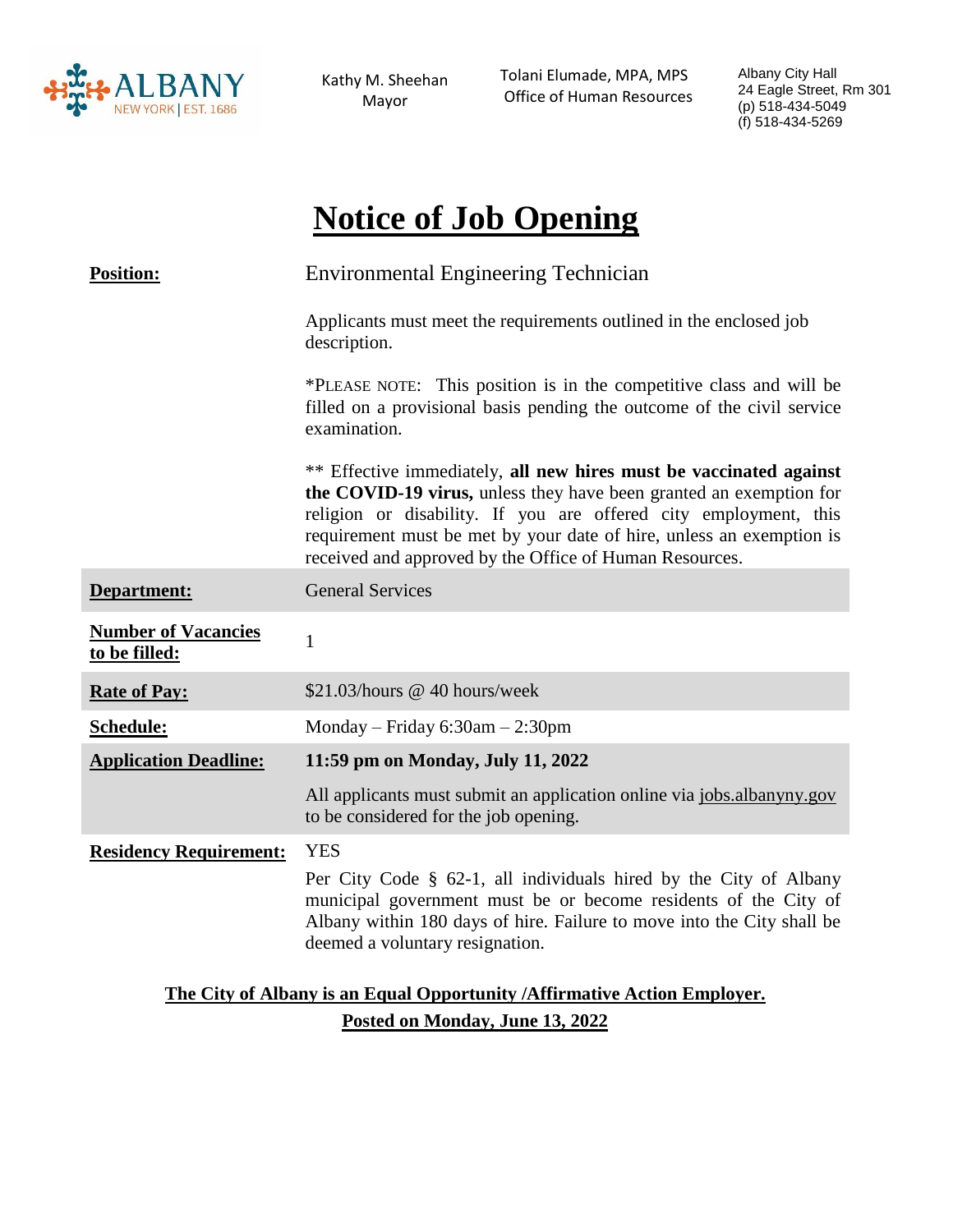## **ENVIRONMENTAL ENGINEERING TECHNICIAN (Landfill)**

**DISTINGUISHING FEATURES OF THE CLASS:** Under general supervision, the incumbent performs technical office and fieldwork on a variety of environmental engineering and public works projects. Responsibilities include fieldwork, survey, compliance monitoring, compiling facility data, performing computations, data entry, and assessment for Department of General Services Facilities. Performs systems monitoring and evaluation in comparison to industry or regulatory standards. In addition, an employee in this class inspects system operation and construction to determine conformity with system operations plans specifications, industry standards or permit applications.

## **TYPICAL WORK ACTIVITIES:** (Illustrative Only)

- Performs routine system surveys, compliance monitoring, system expansions for landfill gas, leachate collection and storm water management systems;
- Inspects landfill gas, leachate collection and storm water construction projects to assure project materials, construction practices and equipment operation is correct for the project, in accordance with the specifications and plans or operations plans or industry standards;
- Obtains and receives, compiles, calculates and files system data and information regarding landfill gas collection system, leachate collection system, storm water system, or projects including written and oral reports of inspections, data collection and compliance monitoring;
- Obtains data, checks the source and validity, adjusts system as required to maintain optimal system operation and permit compliance;
- Provides supervision and direction to employees in the repair and development of landfill gas, leachate and storm water collection systems;
- Conducts confined space entries to assess system function;
- Provides contactor oversight as required;
- Enters and retrieves information in an automated information system;
- Performs related work as required.

## **FULL PERFORMANCE KNOWLEDGE, SKILLS, ABILITIES AND PERSONAL CHARACTERISTICS:**

- Good knowledge of field gas collection, pipe fusion, storm water management systems;
- Good knowledge of survey equipment operation, solid waste management systems;
- Good knowledge of personal computers and office equipment;
- Ability to read maps and plans;
- Ability to perform mathematical computations;
- Ability to carry out complex oral and written instructions;